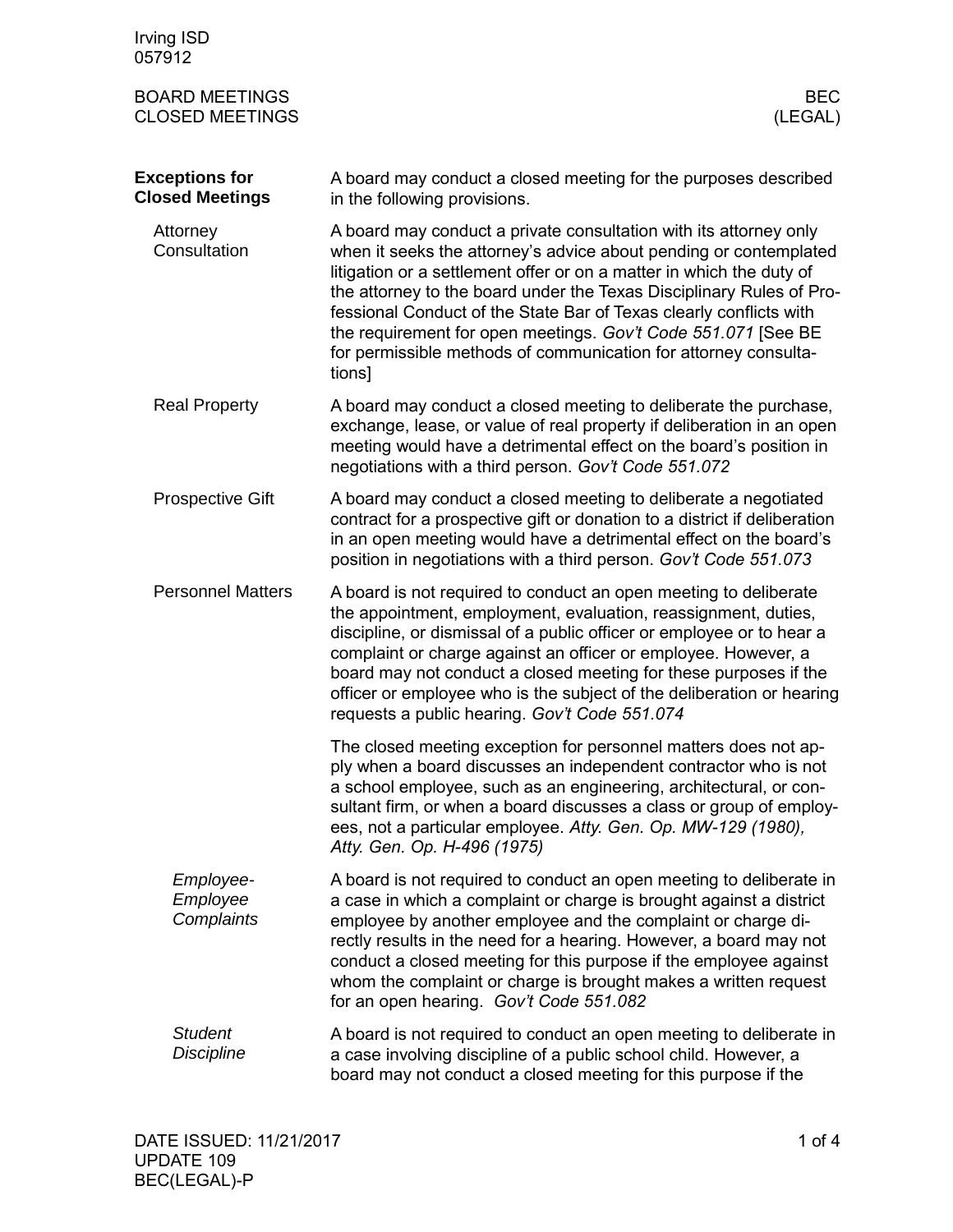| Irving ISD<br>057912                                     |                                                                                                                                                                                                                                                                                                                                                                                        |                                                                                                                                                           |  |  |  |
|----------------------------------------------------------|----------------------------------------------------------------------------------------------------------------------------------------------------------------------------------------------------------------------------------------------------------------------------------------------------------------------------------------------------------------------------------------|-----------------------------------------------------------------------------------------------------------------------------------------------------------|--|--|--|
| <b>BOARD MEETINGS</b><br><b>CLOSED MEETINGS</b>          |                                                                                                                                                                                                                                                                                                                                                                                        | <b>BEC</b><br>(LEGAL)                                                                                                                                     |  |  |  |
|                                                          |                                                                                                                                                                                                                                                                                                                                                                                        | child's parent or guardian makes a written request for an open<br>hearing. Gov't Code 551.082                                                             |  |  |  |
| Personally<br><b>Identifiable Student</b><br>Information | A board is not required to conduct an open meeting to deliberate a<br>matter regarding a student if personally identifiable information<br>about the student will necessarily be revealed by the deliberation.                                                                                                                                                                         |                                                                                                                                                           |  |  |  |
|                                                          | Directory information about a public school student is considered to<br>be personally identifiable information about the student for this pur-<br>pose only if a parent or guardian of the student, or the student if<br>the student has attained 18 years of age, has informed a district<br>that the directory information should not be released without prior<br>consent. [See FL] |                                                                                                                                                           |  |  |  |
|                                                          | This exception does not apply if an open meeting about the matter<br>is requested in writing by a parent or guardian of the student or by<br>the student if the student has attained 18 years of age.                                                                                                                                                                                  |                                                                                                                                                           |  |  |  |
|                                                          | Gov't Code 551.0821                                                                                                                                                                                                                                                                                                                                                                    |                                                                                                                                                           |  |  |  |
| Medical or<br><b>Psychiatric Records</b>                 | A board that administers a public insurance, health, or retirement<br>plan is not required to conduct an open meeting to deliberate:                                                                                                                                                                                                                                                   |                                                                                                                                                           |  |  |  |
|                                                          | 1.                                                                                                                                                                                                                                                                                                                                                                                     | The medical records or psychiatric records of an individual<br>applicant for a benefit from the plan; or                                                  |  |  |  |
|                                                          | 2.                                                                                                                                                                                                                                                                                                                                                                                     | A matter that includes a consideration of information in the<br>medical or psychiatric records of an individual applicant for a<br>benefit from the plan. |  |  |  |
|                                                          |                                                                                                                                                                                                                                                                                                                                                                                        | Gov't Code 551.0785                                                                                                                                       |  |  |  |
| Security                                                 | A board is not required to conduct an open meeting to deliberate:                                                                                                                                                                                                                                                                                                                      |                                                                                                                                                           |  |  |  |
|                                                          | 1.                                                                                                                                                                                                                                                                                                                                                                                     | The deployment, or specific occasions for implementation, of<br>security personnel or devices; or                                                         |  |  |  |
|                                                          | 2.                                                                                                                                                                                                                                                                                                                                                                                     | A security audit.                                                                                                                                         |  |  |  |
|                                                          | Gov't Code 551.076                                                                                                                                                                                                                                                                                                                                                                     |                                                                                                                                                           |  |  |  |
|                                                          | A board is not required to conduct an open meeting to deliberate:                                                                                                                                                                                                                                                                                                                      |                                                                                                                                                           |  |  |  |
|                                                          | 1.                                                                                                                                                                                                                                                                                                                                                                                     | Security assessments or deployments relating to information<br>resources technology;                                                                      |  |  |  |
|                                                          | 2.                                                                                                                                                                                                                                                                                                                                                                                     | Network security information as described by Government<br>Code 2059.055(b); or                                                                           |  |  |  |
|                                                          | 3.                                                                                                                                                                                                                                                                                                                                                                                     | The deployment, or specific occasions for implementation, of<br>security personnel, critical infrastructure, or security devices.                         |  |  |  |
|                                                          |                                                                                                                                                                                                                                                                                                                                                                                        | Gov't Code 551.089                                                                                                                                        |  |  |  |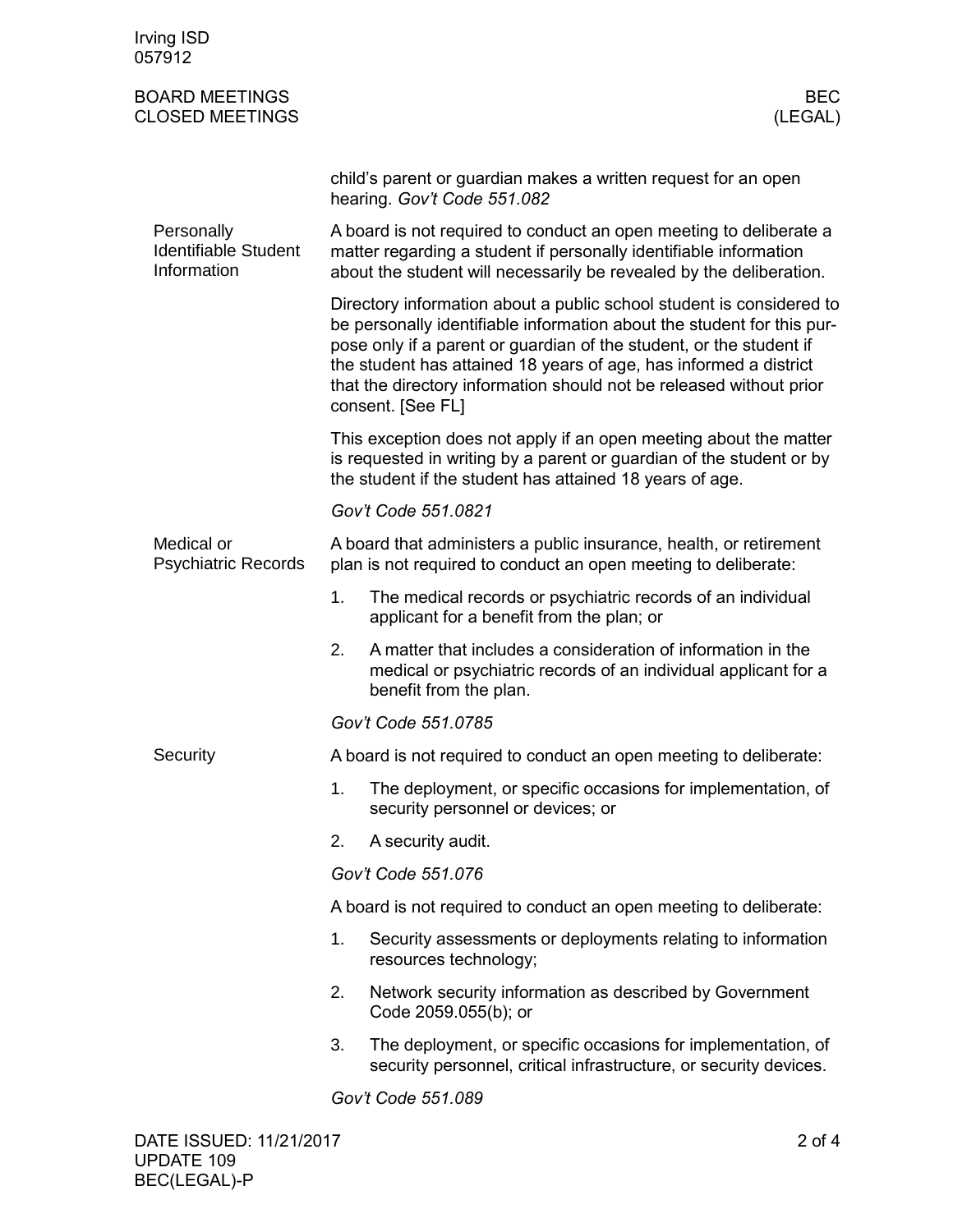| Irving ISD<br>057912                            |                                                                                                                                                                                                                                                                                                                                                                                                                                                                                                                                                                                                                                                                                                                                                          |  |  |
|-------------------------------------------------|----------------------------------------------------------------------------------------------------------------------------------------------------------------------------------------------------------------------------------------------------------------------------------------------------------------------------------------------------------------------------------------------------------------------------------------------------------------------------------------------------------------------------------------------------------------------------------------------------------------------------------------------------------------------------------------------------------------------------------------------------------|--|--|
| <b>BOARD MEETINGS</b><br><b>CLOSED MEETINGS</b> | <b>BEC</b><br>(LEGAL)                                                                                                                                                                                                                                                                                                                                                                                                                                                                                                                                                                                                                                                                                                                                    |  |  |
| Assessment<br>Instruments                       | A board shall conduct a closed meeting to discuss or adopt individ-<br>ual assessment instruments or assessment instrument items. Edu-<br>cation Code 39.030(a)                                                                                                                                                                                                                                                                                                                                                                                                                                                                                                                                                                                          |  |  |
| Emergency<br>Management                         | A board is not required to conduct an open meeting to deliberate<br>information confidential under Government Code 418.175-<br>418.182, relating to Homeland Security. However, a board must<br>make a tape recording of the proceedings of a closed meeting held<br>to deliberate the information. Gov't Code 418.183(f)                                                                                                                                                                                                                                                                                                                                                                                                                                |  |  |
| Economic                                        | A board is not required to conduct an open meeting:                                                                                                                                                                                                                                                                                                                                                                                                                                                                                                                                                                                                                                                                                                      |  |  |
| Development<br><b>Negotiations</b>              | 1.<br>To discuss or deliberate regarding commercial or financial in-<br>formation that the board has received from a business pro-<br>spect that the board seeks to have locate, stay, or expand in<br>or near a district and with which the board is conducting eco-<br>nomic development negotiations; or                                                                                                                                                                                                                                                                                                                                                                                                                                              |  |  |
|                                                 | 2.<br>To deliberate the offer of a financial or other incentive to such<br>a business prospect.                                                                                                                                                                                                                                                                                                                                                                                                                                                                                                                                                                                                                                                          |  |  |
|                                                 | Gov't Code 551.087                                                                                                                                                                                                                                                                                                                                                                                                                                                                                                                                                                                                                                                                                                                                       |  |  |
| <b>Procedures for</b><br><b>Closed Meetings</b> | If a closed meeting is allowed, a board shall not conduct the closed<br>meeting unless a quorum of the board first convenes in an open<br>meeting for which proper notice has been given [see BE] and the<br>presiding officer has publicly announced that a closed meeting will<br>be held and has identified the section or sections of the Open<br>Meetings Act or other applicable law under which the closed meet-<br>ing is held. Gov't Code 551.101                                                                                                                                                                                                                                                                                               |  |  |
| <b>Vote or Final Action</b>                     | A final action, decision, or vote on a matter deliberated in a closed<br>meeting shall be made only in an open meeting for which proper<br>notice has been given. Gov't Code 551.102 [See BE]                                                                                                                                                                                                                                                                                                                                                                                                                                                                                                                                                            |  |  |
| <b>Certified Agenda or</b><br><b>Recording</b>  | A board shall either keep a certified agenda or make a recording of<br>the proceedings of each closed meeting, except for private consul-<br>tation with a district's attorney. The certified agenda must include a<br>statement of the subject matter of each deliberation, a record of<br>any further action taken, and an announcement by the presiding of-<br>ficer at the beginning and end of the closed meeting indicating the<br>date and time. A presiding officer shall certify that a certified<br>agenda is a true and correct record of the proceedings. If a record-<br>ing is made, it must include announcements by the presiding officer<br>at the beginning and end of the meeting indicating the date and<br>time. Gov't Code 551.103 |  |  |
|                                                 | "Recording" means a tangible medium on which audio or a combi-<br>nation of audio and video is recorded, including a disc, tape, wire,                                                                                                                                                                                                                                                                                                                                                                                                                                                                                                                                                                                                                   |  |  |